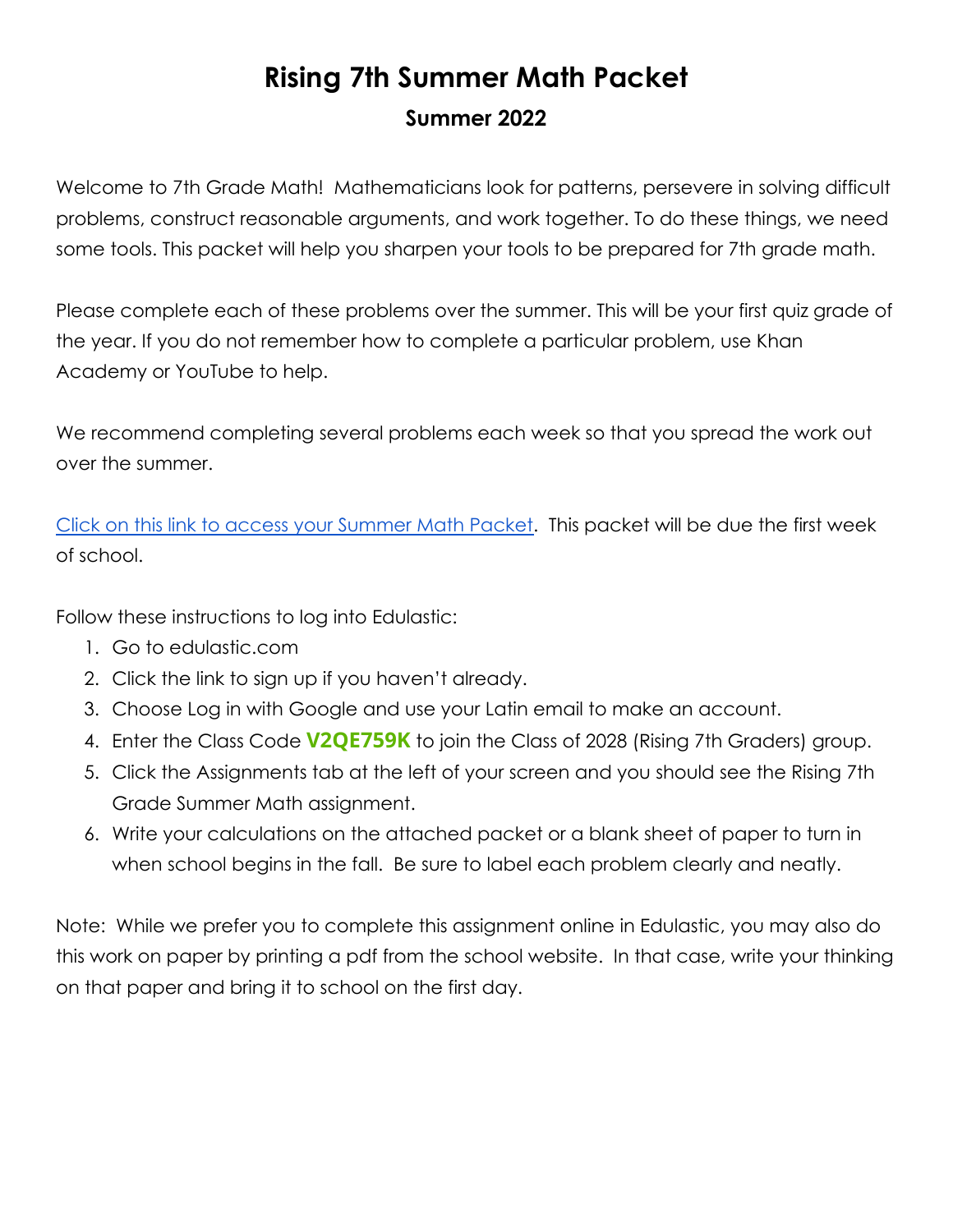# **Fraction Operations** 3.  $1\frac{2}{3} + \frac{4}{9} =$ 4.  $3\frac{3}{5}$  -  $2\frac{2}{3}$  = 8.  $\frac{3}{10} \div \frac{9}{20} =$

#### **Decimal Operations**

- $6.3 + 3.7 + 5.89 =$  $9.$
- 10.  $2 + 0.7 + 11.47 =$
- 11.  $6.1 1.4 =$
- 12.  $9.8 \cdot 3.52 =$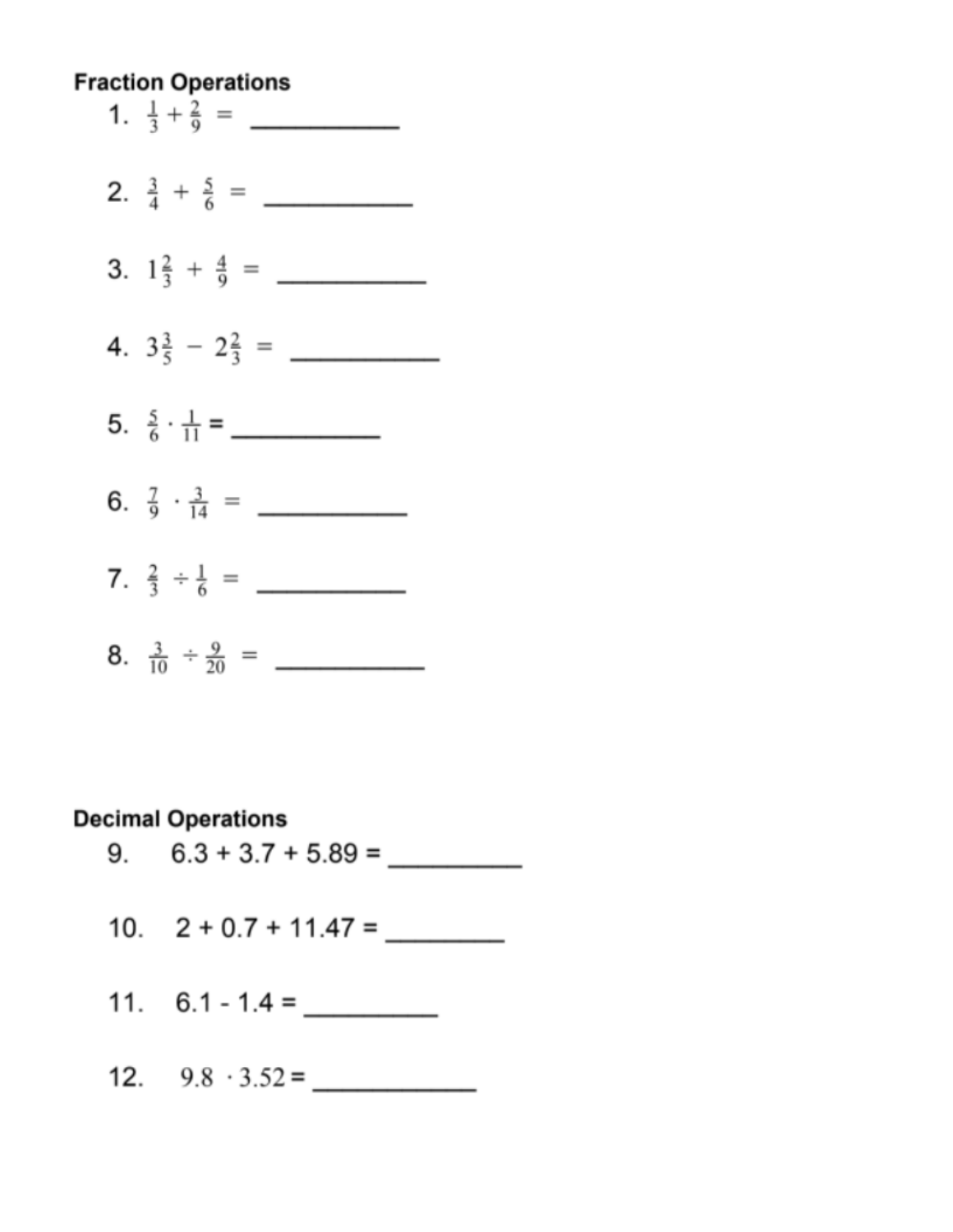- $83.08 \div 6.2 =$  $13.$
- 14.  $26.5 \div 5.3 =$

#### **Order of Operations**

- 15.  $6 \cdot 3 + 376 \div 8 5 + 4^3 =$
- 16.  $(12 + 14) \cdot 8 \div (8^2 \div 4^2) =$

### **Equations**

Solve for x.

- 17.  $x + 5 = 11$
- 18.  $21 = 3x$
- 19.  $12 = x 9$
- 20.  $6x = 48$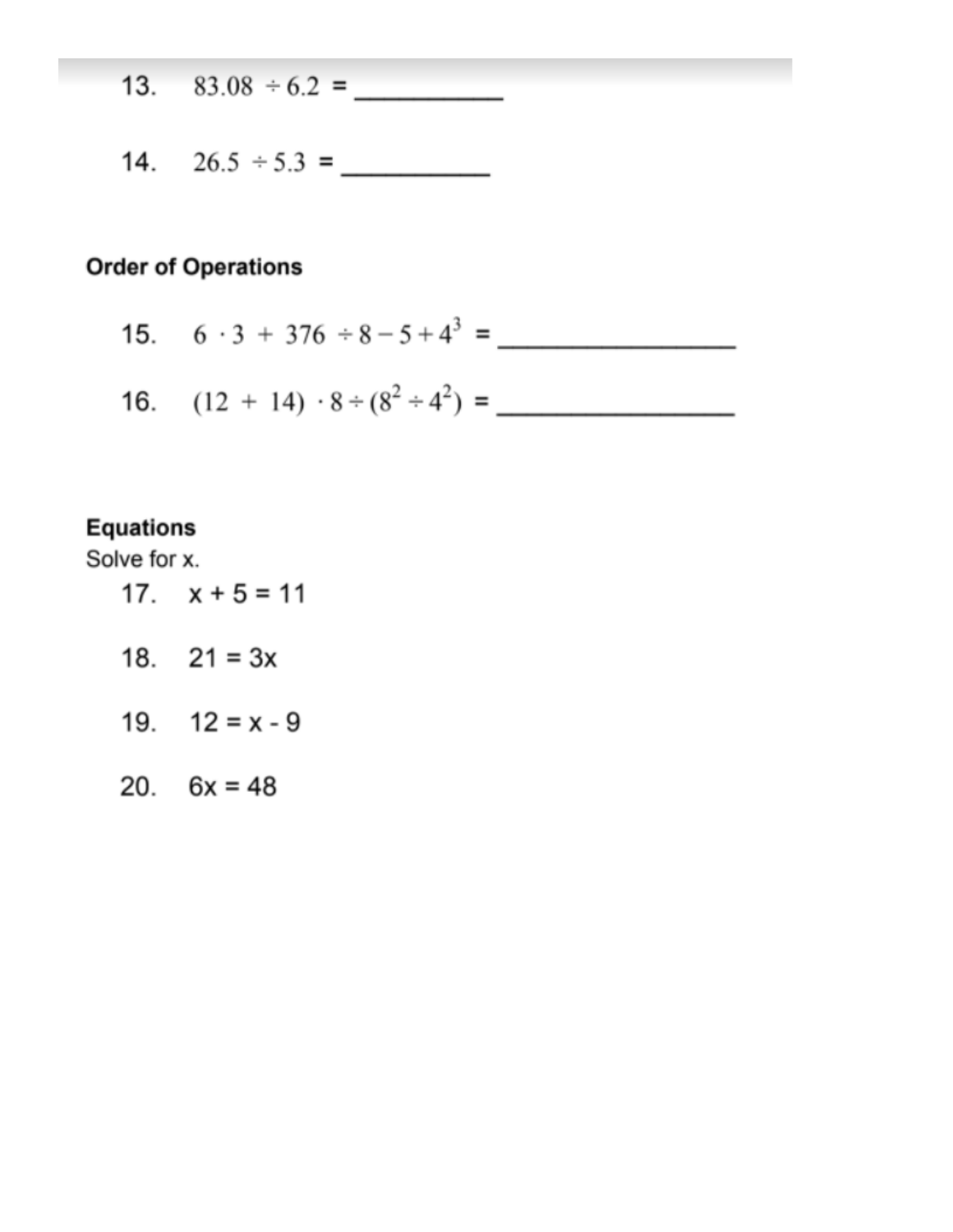#### **Ratios**

21. Write three ratios that are equivalent to the ratio 4:10



22. Deandre can run 5 miles in 30 minutes.

a. How many minutes per mile is that?

b. How many miles per minute is that?

- 23. One dozen cookies cost \$5.50.
	- a. At that rate, how much does one cookie cost?
	- b. At the same rate, how much would 30 cookies cost?

### **Percents**

- What is 25% of 80? 24.
- 25. What is 10% of 560? \_\_\_\_\_\_
- 26. 8 is what percent of 12?